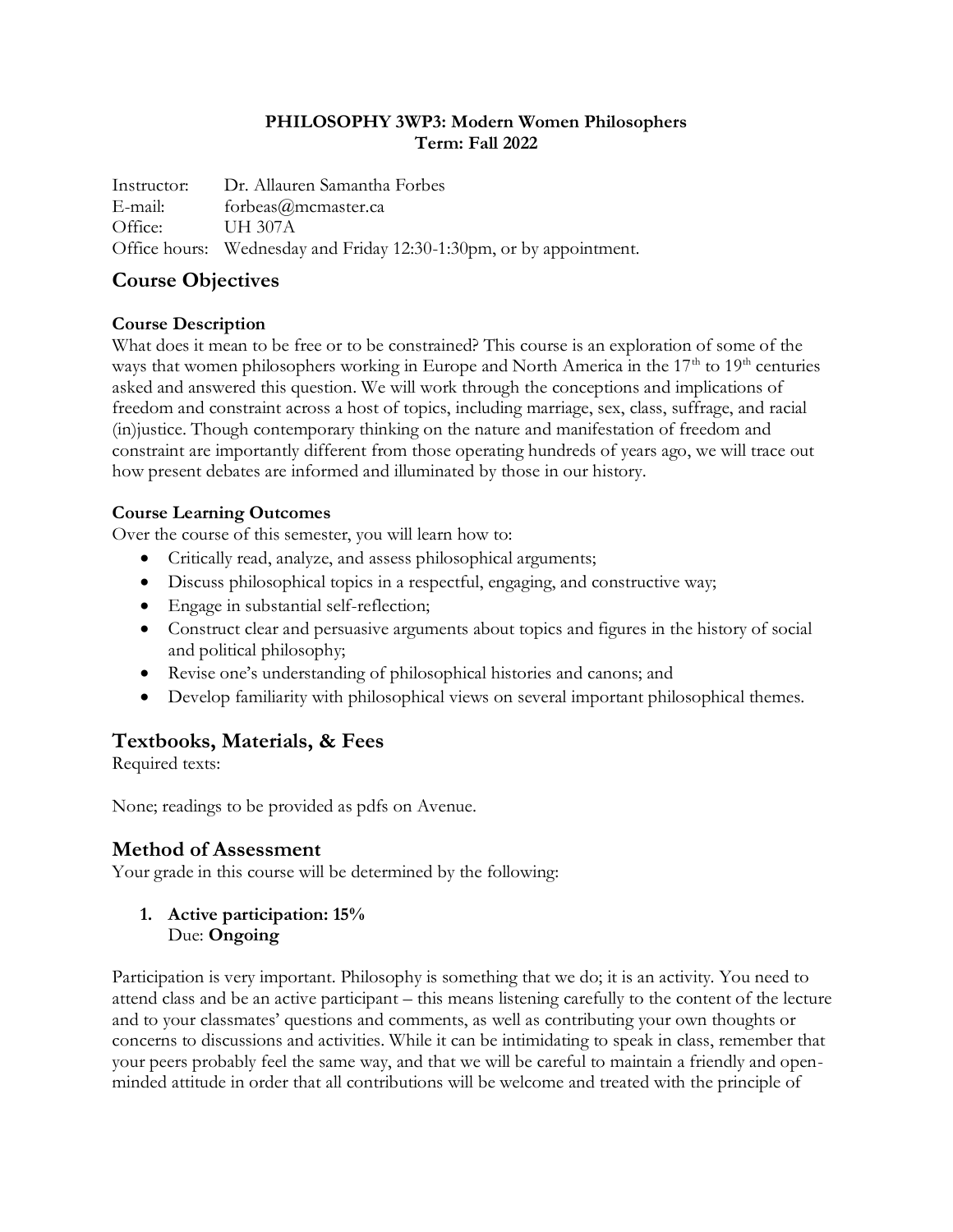charity – that is, we will all try our best to understand what others say in the spirit of how it is intended.

Active participation will be graded on a good faith basis; attendance is necessary but not sufficient. Students must engage with their peers in the discussion activities and group work which will occur during Friday classes.

### **2. Reflection mini assignment: 15%** Part 1: 5% **Due: Week 1 (in class)** Part 2: 10% **Due: Week 13 (in class)**

This assignment is about critical self-reflection. In week 2, you will submit approx. 500 words describing your answers to two questions on physical paper in class. I will then return these to you in week 11, at which point you will answer those same questions again (approx. 500-750 words), albeit in light of the discussions and material from the course. How have your views changed, if at all? What have you learned? This assignment is graded on a good-faith effort basis (that is, a reasonable attempt = pass =  $10\%$ , while no attempt/not a genuine attempt = fail =0%).

### **3. Exegesis paper: 15%** Due: **Week 3 – 21 September 2022**

In this short assignment (800 word hard limit), your task will be to provide exegesis on one of the recent readings (selected from a list to be provided on the rubric; writing on anything else will not be graded). An exegesis is akin to a critical summary; you show how some view/argument works – it is structural. Mere summary of content/claims/views will be insufficient. An exegesis focuses on how some view/argument works, how it fits – this is not just chronological but causal. It is not, however, evaluative – this assignment does not require that you say whether the argument is good, bad, right, or wrong. Instead, it provides a close reading and discussion of some part of an assigned reading (i.e., not the whole view). See assignment instructions/rubric on Avenue.

### **4. Unconventional philosophical writing assignment: 15%** Due: **Week 7 – 26 October 2022**

There are lots of ways to do philosophy, and not all of them are writing the (now) standard argumentative papers. For this assignment, you will choose from the (below) list of kind of "unconventional" writing assignments. The point of all of them is to engage with the views and concerns of the folks we're reading in this course. You should always be aiming to persuade your reader (me), but not necessarily by formal arguments. We'll discuss more in class; see also the instructions/rubric on Avenue.

"Unconventional" choices: pick **one** of the following (and indicate on the assignment which it is).

- OpEd/Letter to the Editor (*you must specify contemporary or historical newspaper*)
- Longform poem (must see Dr. Forbes to discuss in advance)
- Journal entry/entries from perspective of philosopher
- Letter from a philosopher

# **5. Final writing assignment\*: 40%**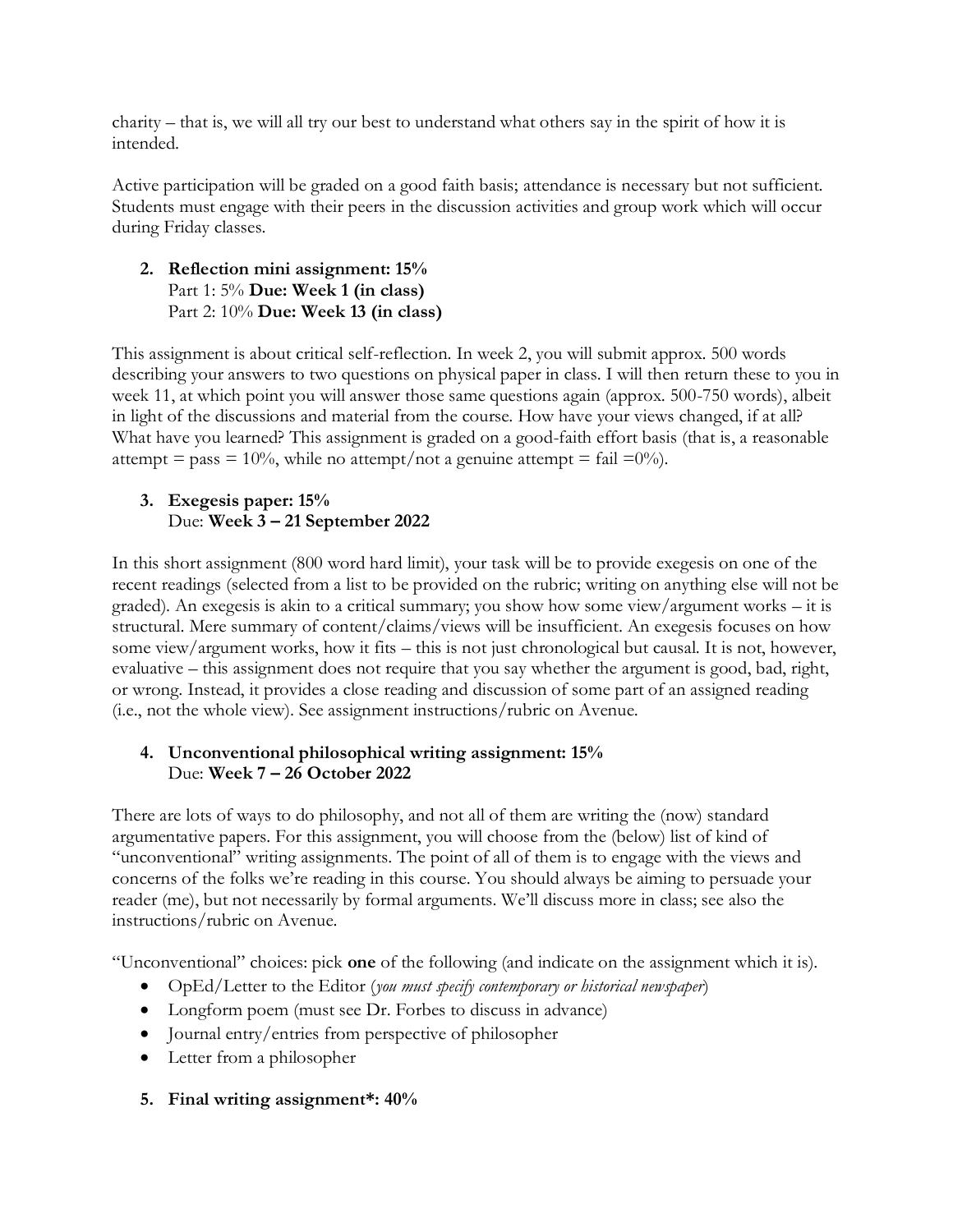### **DRAFT** due: **Week 11 – 23 November 2022: 5% PEER REVIEW** due: **Week 12 – 1 December 2022: 5% FINAL** due: **During exam period: 30%**

The final writing assignment will be of the standard philosophical form – you will be tasked with developing a position/argument and setting it out with an aim to persuade your reader. This means you will provide an exegesis of that with which you are concerned, then offer an argument – a set of reasons and reasons for reasons for adopting some position about your subject matter. See Avenue for instructions and the rubric.

Please also note, however, that this has three deadlines. The **DRAFT** and **PEER REVIEW** will be graded on a good-faith effort, pass-fail. For the former, did the student provide an actual draft of their paper? If yes, 5%. Did the student make a good-faith effort to provide meaningful support to their assigned peer using the provided form by the deadline? If yes, 5%. Please **also** note that students may opt out of the peer review process, in which case they will have the 10% for the draft and peer review allocated to the final, making the one version they submit at the deadline worth 40% of their grade. However, **this must be done in writing at least 48hrs in advance of the deadline**; opt-outs can only be accepted by the instructor (via <u>forbeas@mcmaster.ca</u>).

\*Should you wish to do a completely different kind of assignment (and one which is also substantially different from your "Unconventional" assignment), please make an appointment to discuss with Dr. Forbes. Students may wish, for example, to create a "podcast" episode, a physical work of art with philosophical analysis/import, a performance piece, a short story – all kinds of creative assignments I've received in the past. Students may pursue this approach **only after** confirming their project/approach with Dr. Forbes.

## **Policy on Missed Work, Extensions, and Late Penalties**

Extensions can be granted only by the instructor, not the TAs, and will be granted at the instructor's discretion. To request one, email the instructor more than 24 hours in advance of the deadline. SAS accommodations operate independently of extensions.

If you want to use an MSAF, recall that they apply only to work under 25% and must be filed within three days of the deadline. An MSAF will not excuse you from the work.

#### *Late penalties*:

When uploading assignments to Avenue, make sure to allow a couple of minutes before the deadline in case of internet/Avenue issues. **Everyone receives a five-minute grace period after the deadline,** i.e., if the deadline is 11:59pm, no late penalty will be applied up to 12:04am, though 12:05am and after will be subject to the late penalty. If it looks like there's going to be a technical issue, email it to me before the deadline to ensure that your submission isn't late.

Otherwise, every 24 hrs after the deadline you will lose 10% off the top of the final grade of the paper. So, if you turn in a paper that scores an 83% two days late, it becomes a 63% paper. There is no upper limit on this penalty.

*Missed work*: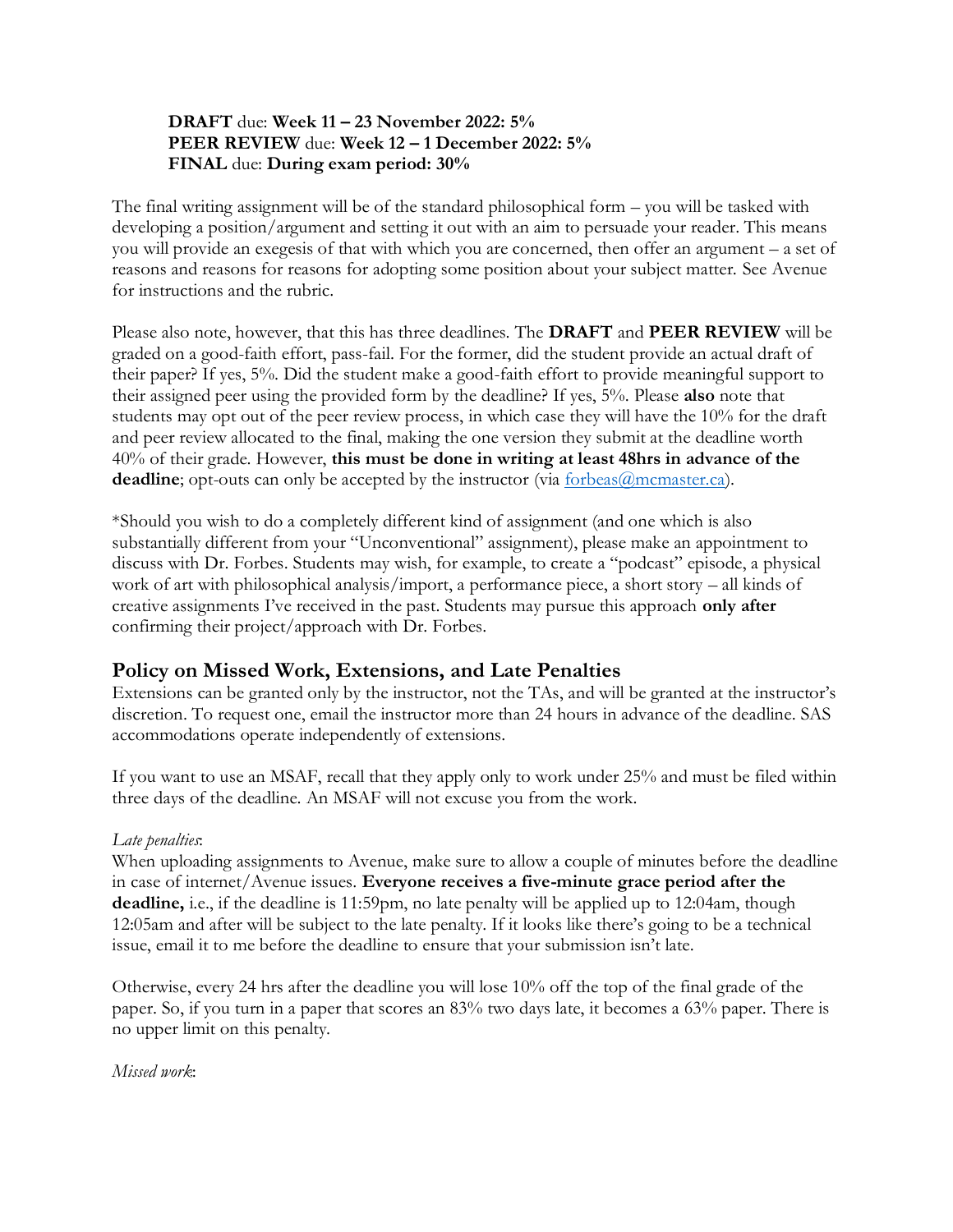Any work which does not have an extension obtained in writing (via email)/SAS-approved accommodation, and which remains unsubmitted more than 96 hrs after the deadline, will receive a zero.

# **Other Course Information**

#### *Behaviour*

It is deeply important that we maintain an attitude of respect for one another and for the subjects we cover in this class, especially because many of them are quite personal/sensitive/important. Philosophy is, at its core, a practice of critical thinking. This often consists in making arguments and responding to one's interlocutors in ways that interrogate their positions and claims; we will consider reasons for and against views in a way that incorporates an underlying commitment to trust, empathy, and cooperative inquiry. Throughout our discussions of some sensitive issues and concerns, we will maintain an attitude of respect even – especially – when we disagree with the views at hand. We will discuss specific practices of class conduct in the first class.

#### *Electronic Devices*

I would usually include a section here on the evidence that suggests that distractions via one's devices undermine academic success through interference with attention, learning, participation, etc. Since we are meeting online, such reminders are moot.

#### *Email*

I will communicate with you via email and Avenue Announcement, particularly if something changes in the course. Please ensure that you are receiving these notifications. My general policy is to respond to emails within 48 hours of receiving them, not including weekends; however, I will not discuss grades over email, and would prefer that longer questions about assignments are addressed in virtual office hours. Please check the syllabus and the (forthcoming) detailed instructions on assignments, etc. before emailing me about them.

#### *Grades*

I am committed to a fair and unbiased grading process. As such, all assignments must be submitted with no identifying information other than your student number. This allows the teaching team to grade anonymously. If you have concerns about this process, please contact me and we will discuss possible solutions. If you are unsatisfied with your grade and would like to appeal it, the process is as follows. Between 24 and 72 hours after the grades are posted, explain in writing – in a way that responds to every single comment – how you think the grade/comments are inappropriate for your assignment. I promise to consider these appeals and, if the appeal is accepted, to re-examine your assignment. Please note, however, that a successful request for regrading can result in your mark going up or down.

#### *Accessibility and Support Services*

I want all of you to succeed and flourish philosophically. There are, of course, many ways to learn; I will strive to adapt to your needs, but this means that you must tell me how you learn best. Please feel free to contact me via email or in office hours to let me know what works for you.

Students with disabilities or relevant diagnoses are strongly encouraged to make use of services here at the University. If you require any accommodations in light of any diagnoses or disabilities, please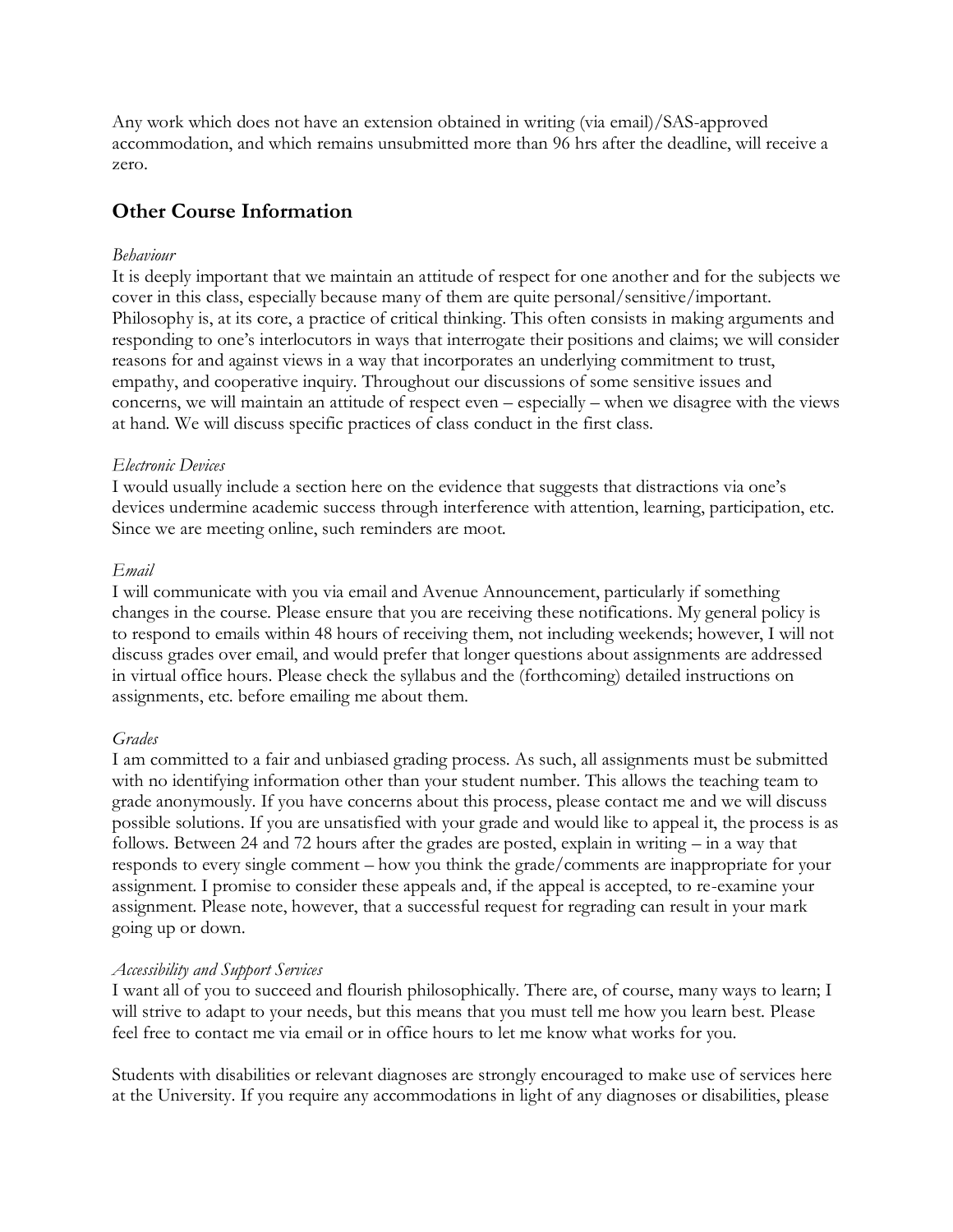contact Student Accessibility Services. You do not need to disclose any details of any of these matters with me; once you've been in contact with SAS, we will only discuss how to accommodate your needs given practical details of the class.

### *Turnitin*

In this course we will be using a web-based service (Turnitin.com) to reveal plagiarism. Students will be expected to submit their work electronically to Turnitin.com so that it can be checked for academic dishonesty. Students who do not wish to submit their work to Turnitin.com must still submit a copy to the instructor. No penalty will be assigned to a student who does not submit work to Turnitin.com. All submitted work is subject to normal verification that standards of academic integrity have been upheld (e.g., on-line[s](javascript:void()[e](javascript:void()[a](javascript:void()[r](javascript:void()[c](javascript:void()[h](javascript:void()[,](javascript:void() etc.). To see the Turnitin.com Policy, please go to [www.mcmaster.ca/academicintegrity](http://www.mcmaster.ca/academicintegrity)

# **Academic Integrity**

You are expected to exhibit honesty and use ethical behaviour in all aspects of the learning process. Academic credentials you earn are rooted in principles of honesty and academic integrity. It is your responsibility to understand what constitutes academic dishonesty.

Academic dishonesty is to knowingly act or fail to act in a way that results or could result in unearned academic credit or advantage. This behaviour can result in serious consequences, e.g. the grade of zero on an assignment, loss of credit with a notation on the transcript (notation reads: "Grade of F assigned for academic dishonesty"), and/or suspension or expulsion from the university. For information on the various types of academic dishonesty please refer to the Academic Integrity Policy, located at https://secretariat.mcmaster.ca/university-policies-proceduresguidelines/

The following illustrates only three forms of academic dishonesty:

- plagiarism, e.g. the submission of work that is not one's own or for which other credit has been obtained.
- improper collaboration in group work.
- copying or using unauthorized aids in tests and examinations.

# **Authenticity / Plagiarism Detection**

Some courses may use a web-based service (Turnitin.com) to reveal authenticity and ownership of student submitted work. For courses using such software, students will be expected to submit their work electronically either directly to Turnitin.com or via Avenue to Learn (A2L) plagiarism detection (a service supported by Turnitin.com) so it can be checked for academic dishonesty.

Students who do not wish to submit their work through A2L and/or Turnitin.com must still submit an electronic and/or hardcopy to the instructor. No penalty will be assigned to a student who does not submit work to Turnitin.com or A2L. All submitted work is subject to normal verification that standards of academic integrity have been upheld (e.g., on-line search, other software, etc.). To see the Turnitin.com Policy, please go to www.mcmaster.ca/academicintegrity.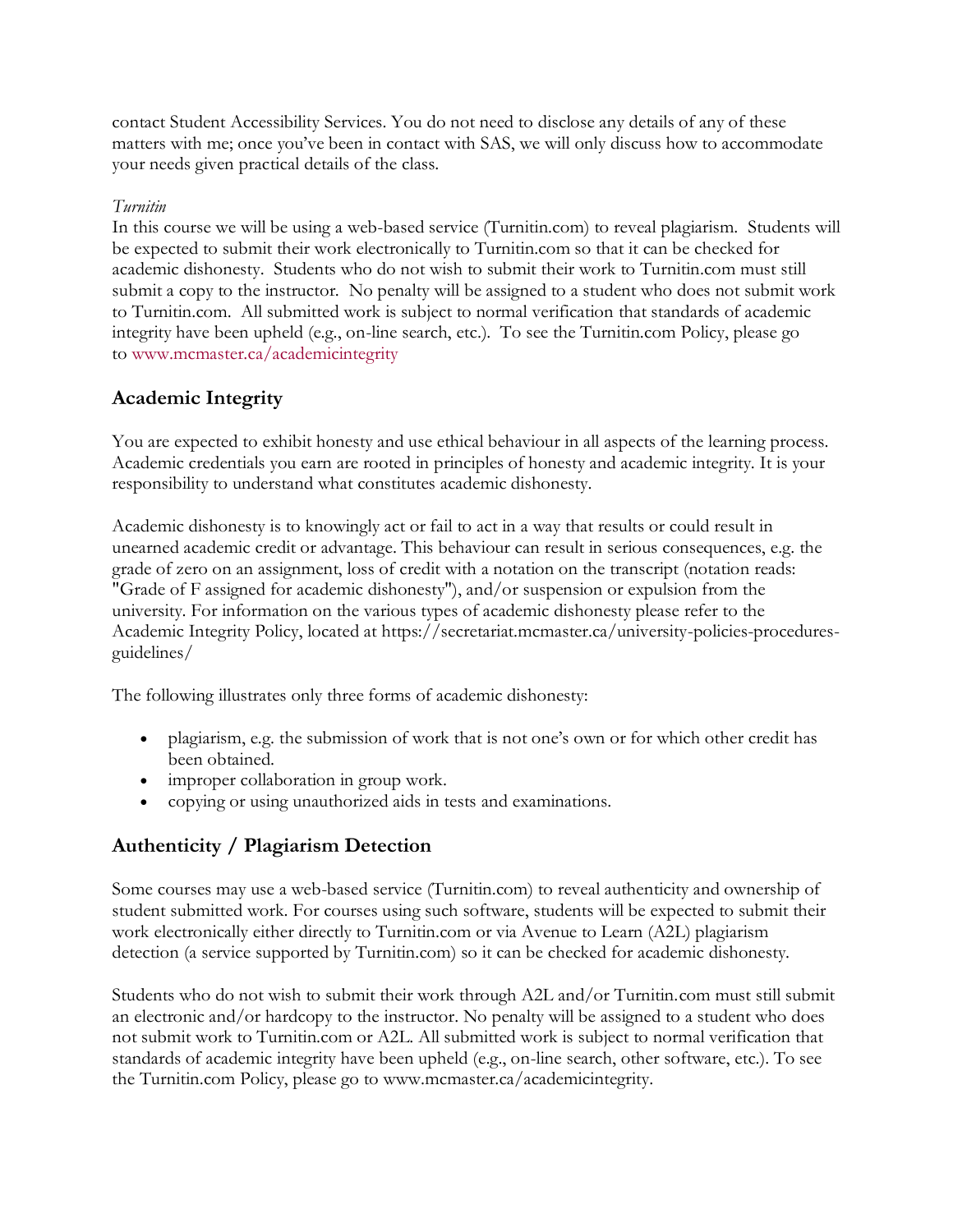# **Courses with an On-Line Element**

Some courses use on-line elements (e.g. e-mail, Avenue to Learn (A2L), LearnLink, web pages, capa, Moodle, ThinkingCap, etc.). Students should be aware that, when they access the electronic components of a course using these elements, private information such as first and last names, user names for the McMaster e-mail accounts, and program affiliation may become apparent to all other students in the same course. The available information is dependent on the technology used. Continuation in a course that uses on-line elements will be deemed consent to this disclosure. If you have any questions or concerns about such disclosure please discuss this with the course instructor.

# **Online Proctoring**

Some courses may use online proctoring software for tests and exams. This software may require students to turn on their video camera, present identification, monitor and record their computer activities, and/or lockdown their browser during tests or exams. This software may be required to be installed before the exam begins.

# **Conduct Expectations**

As a McMaster student, you have the right to experience, and the responsibility to demonstrate, respectful and dignified interactions within all of our living, learning and working communities. These expectations are described in the Code of Student Rights & Responsibilities (the "Code"). All students share the responsibility of maintaining a positive environment for the academic and personal growth of all McMaster community members, whether in person or online.

It is essential that students be mindful of their interactions online, as the Code remains in effect in virtual learning environments. The Code applies to any interactions that adversely affect, disrupt, or interfere with reasonable participation in University activities. Student disruptions or behaviours that interfere with university functions on online platforms (e.g. use of Avenue 2 Learn, WebEx or Zoom for delivery), will be taken very seriously and will be investigated. Outcomes may include restriction or removal of the involved students' access to these platforms.

## **Academic Accommodation of Students with Disabilities**

Students with disabilities who require academic accommodation must contact Student Accessibility Services (SAS) at 905-525-9140 ext. 28652 or sas@mcmaster.ca e-mail to make arrangements with a Program Coordinator. For further information, consult McMaster University's Academic Accommodation of Students with Disabilities policy.

## **Email correspondence policy**

It is the policy of the Faculty of Humanities that all email communication sent from students to instructors (including TAs), and from students to staff, must originate from each student's own McMaster University email account. This policy protects confidentiality and confirms the identity of the student. Instructors will delete emails that do not originate from a McMaster email account.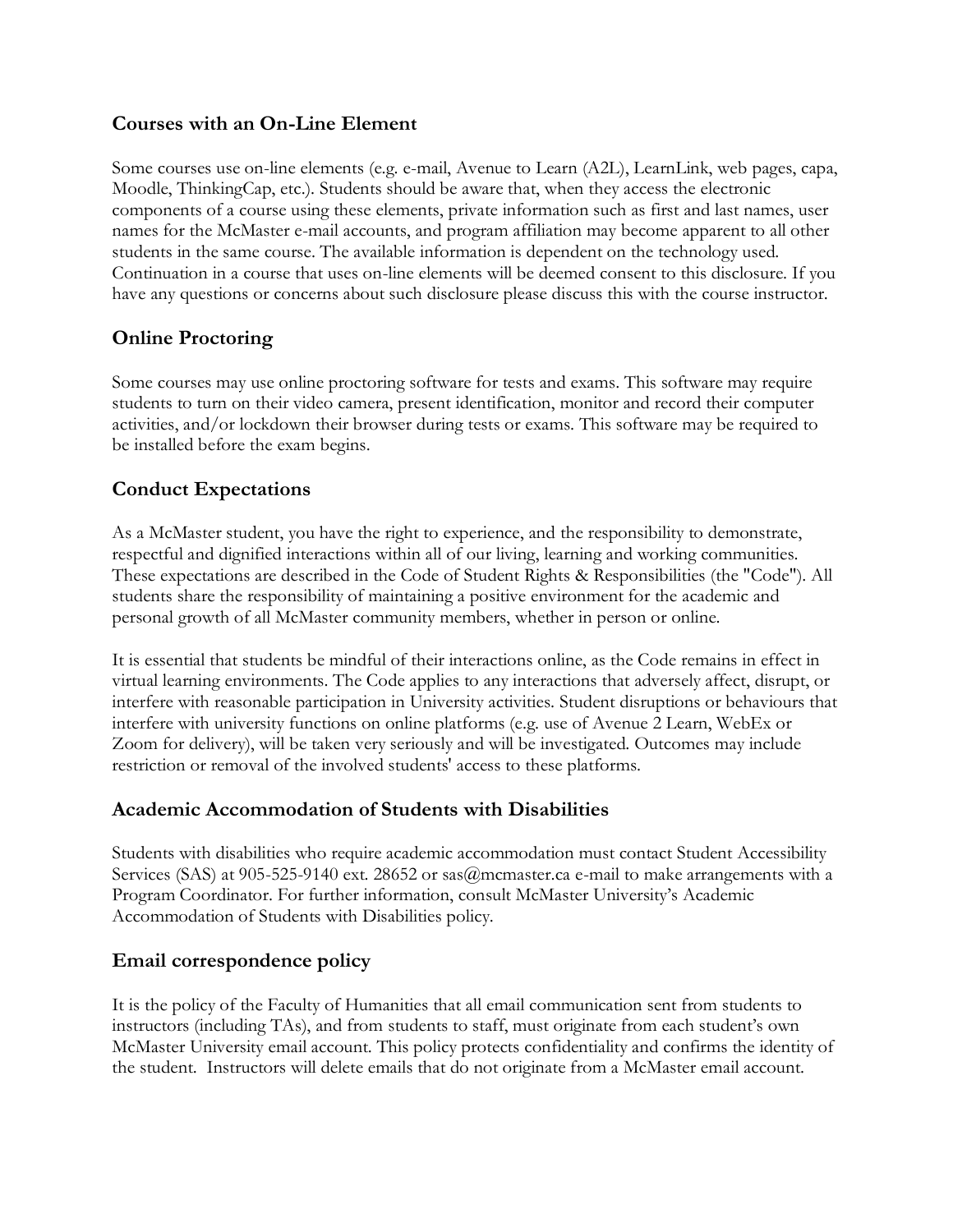## **Modification of course outlines**

The University reserves the right to change dates and/or deadlines etc. for any or all courses in the case of an emergency situation or labour disruption or civil unrest/disobedience, etc. If a modification becomes necessary, reasonable notice and communication with the students will be given with an explanation and the opportunity to comment on changes. Any significant changes should be made in consultation with the Department Chair.

# **Request for Relief for Missed Academic Term Work McMaster Student Absence Form (MSAF)**

In the event of an absence for medical or other reasons, students should review and follow the Academic Regulation in the Undergraduate Calendar "Requests for Relief for Missed Academic Term Work".

# **Academic Accommodation for Religious, Indigenous and Spiritual Observances (RISO)**

Students requiring academic accommodation based on religious, indigenous or spiritual observances should follow the procedures set out in the RISO policy. Students should submit their request to their Faculty Office normally within 10 working days of the beginning of term in which they anticipate a need for accommodation or to the Registrar's Office prior to their examinations. Students should also contact their instructors as soon as possible to make alternative arrangements for classes, assignments, and tests.

# **Copyright and Recording**

Students are advised that lectures, demonstrations, performances, and any other course material provided by an instructor include copyright protected works. The Copyright Act and copyright law protect every original literary, dramatic, musical and artistic work, including lectures by University instructors.

The recording of lectures, tutorials, or other methods of instruction may occur during a course. Recording may be done by either the instructor for the purpose of authorized distribution, or by a student for the purpose of personal study. Students should be aware that their voice and/or image may be recorded by others during the class. Please speak with the instructor if this is a concern for you.

## **Extreme Circumstances**

The University reserves the right to change the dates and deadlines for any or all courses in extreme circumstances (e.g., severe weather, labour disruptions, etc.). Changes will be communicated through regular McMaster communication channels, such as McMaster Daily News, A2L and/or McMaster email.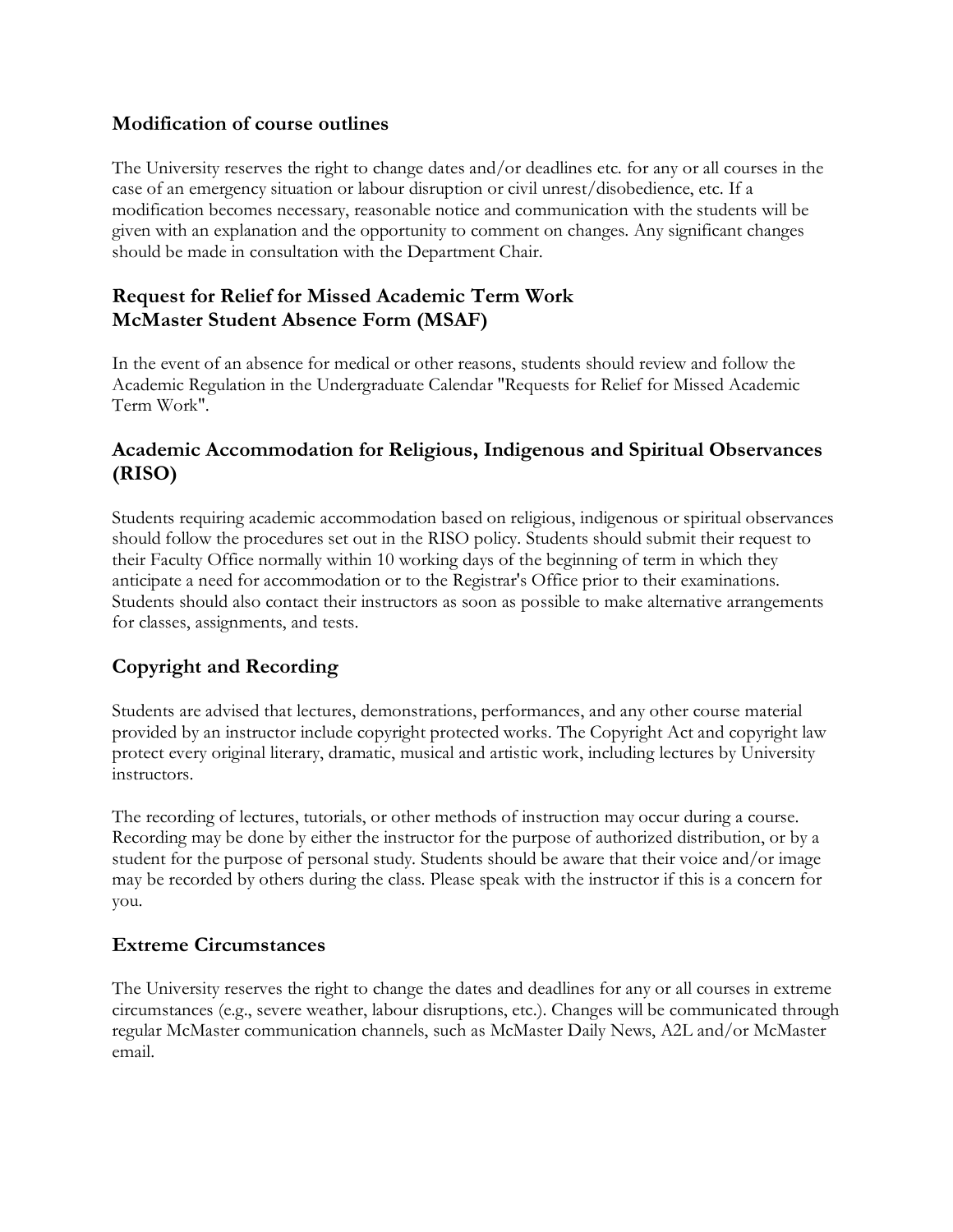# **Schedule and Readings**

### **Week 1 – Sept. 7 & 9: Introduction**

• Marie de Gournay, *The Ladies' Complaint*

### **IN CLASS: Reflection mini assignment – Part 1**

### **Week 2 – Sept. 14 & 16: Education**

- Margaret Fell Fox, "Women's Speaking Justified"
- Sor Juana Inés de la Cruz, "Reply to Sor Filotea"

### **Week 3 – Sept. 21 & 23: Freedom & Civic Participation**

- Gabrielle Suchon, *On The Celibate Life, Freely Chosen* (excerpt)
- Sojourner Truth, "Ain't I a Woman?"

## **EXEGESIS PAPER DUE 21 September 11:59pm**

### **Week 4 – Sept. 28: Freedom & Civic Participation**

- Olympe de Gouges, "Declaration of the Rights of Woman and the Female Citizen"
- September 30<sup>th</sup> is the National Day for Truth and Reconciliation no class

### **Week 5 – Oct. 5 & 7: Freedom & Civic Participation**

- Victoria C. Woodhull, "Constitutional Equality"
- Emma Goldman, "Anarchism" & "Woman Suffrage"

### **READING WEEK OCTOBER 10-14**

#### **Week 6 – Oct. 19 & 21: Freedom & Civic Participation**

- Maria W. Stewart "African Rights and Liberty" (African Masonic Hall Address)
- Mary Church Terrell, "The Progress of Colored Women"

### **Week 7 – Oct. 26 & 28: Racism, Slavery, & Abolition**

- Phillis Wheatley, "On Being Brought from Africa to America"
- Anna Julia Cooper, *A Voice from the South: By a Black Woman of the South* (excerpt)

### **UNCONVENTIONAL…ASSIGNMENT DUE 26 October 11:59pm**

#### **Week 8 – Nov. 2 & 4: Racism, Slavery, & Abolition**

- Lydia Marie Child, *An Appeal in Favor of that Class of Americans Called Africans* (excerpt)
- Maria. W. Stewart, "Franklin Hall Lecture"

#### **Week 9 – Nov. 9 & 11: Racism, Slavery, & Abolition**

- Ida B. Wells-Barnett, *Southern Horrors*
- Mary Church Terrell, "Lynching from a Negro's Point of View"